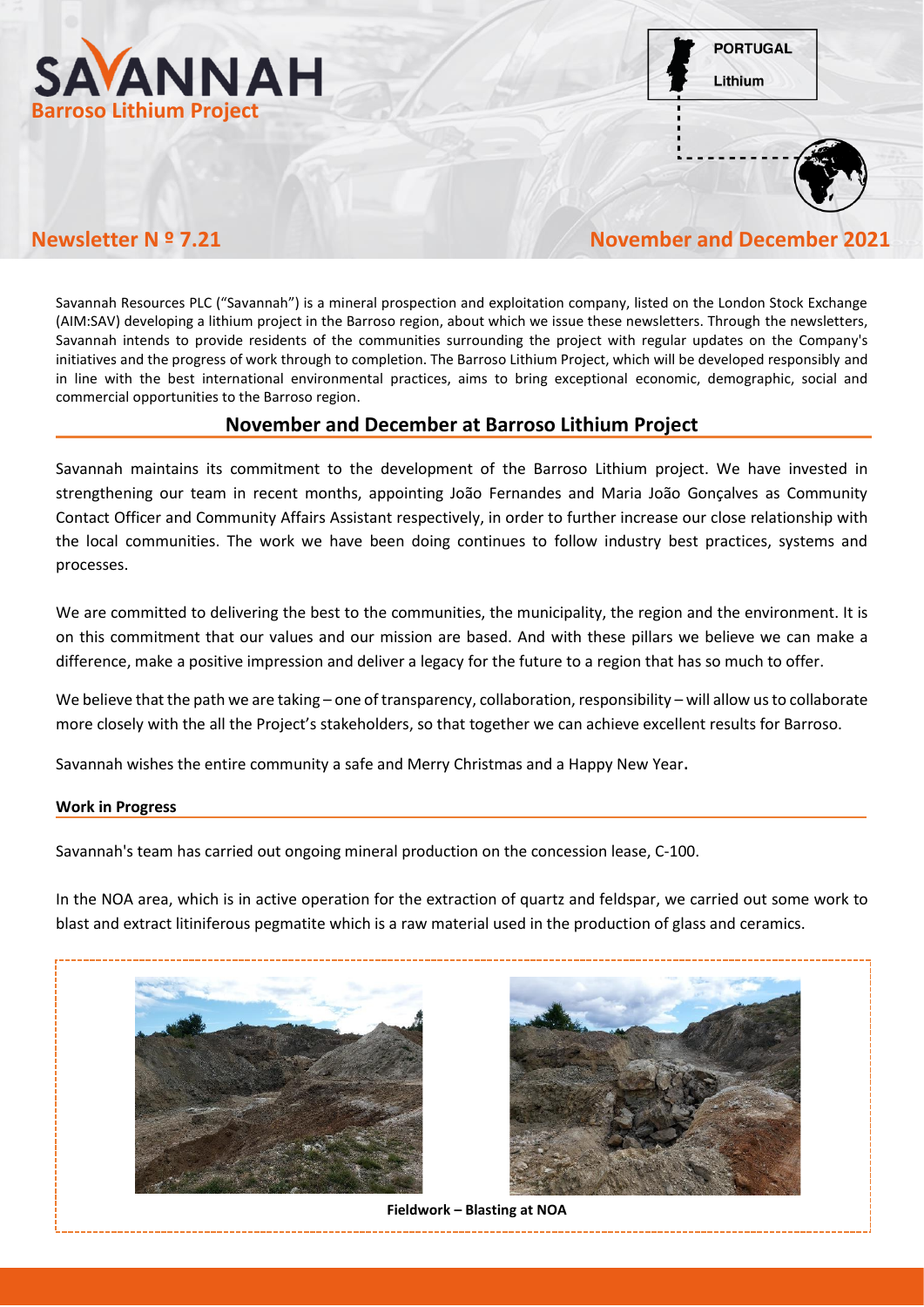#### **The Environmental Impact Assessment**

The Environmental Impact Study for the Barroso Lithium Project is still being evaluated by APA. The APA's decision will be known when the institution decides to publicly announce it. We believe that we submitted a project proposal that integrates responsible, modern and technologically innovative development.

The Environmental Impact Study for the Barroso Lithium project was delivered in the Preliminary Study phase, whereby, in the event of a favorable Environmental Impact Statement (DIA), an Environmental Compliance Report for the Execution Project (RECAPE) will be produced. This means that the DIA will define the measures to be incorporated in the Execution Project.

We look forward to the possibility of the Environmental Impact Statement (DIA) being issued.

# **The Land Acquisition Programme**

The land acquisition program is ongoing. This exhaustive and very important work has been developed by a dedicated team at Savannah, which includes Landfound [\(http://www.landfound.pt/](http://www.landfound.pt/) ), a company specialized in carrying out this type of work. It is this team that has maintained direct contact with the various owners.

Savannah's intention is to acquire the land in the area where the project will be implemented, and which is covered by its mining lease. Currently, we are making offers to local landowners, based on a standard formula, which is intended to be fair and advantageous for the owner.

As we have been referring to, the identification of land is the first part of this process, followed by the clearing of the boundary zones of the areas and subsequent measurement. After this first phase of work on the ground, the necessary paperwork follows, with records and, if the owner so wishes, we proceed to the promissory purchase and sale contracts and, finally, the deed. It is an exhaustive and thorough process and we are grateful to several owners for all their help and availability.

We've already identified 155 hectares of private property. So far, we have identified around 305 properties, measured around 115 properties, signed 13 purchase and sale contracts and executed three deeds, referring to 34 properties. We still have one public deed scheduled, referring to 11 properties. The total investment in these contracts and deeds amounts to approximately €1,460,000.

For several more properties, we are awaiting the legalization of documentation, in order to move towards the promissory purchase and sale contracts and the respective public deeds.

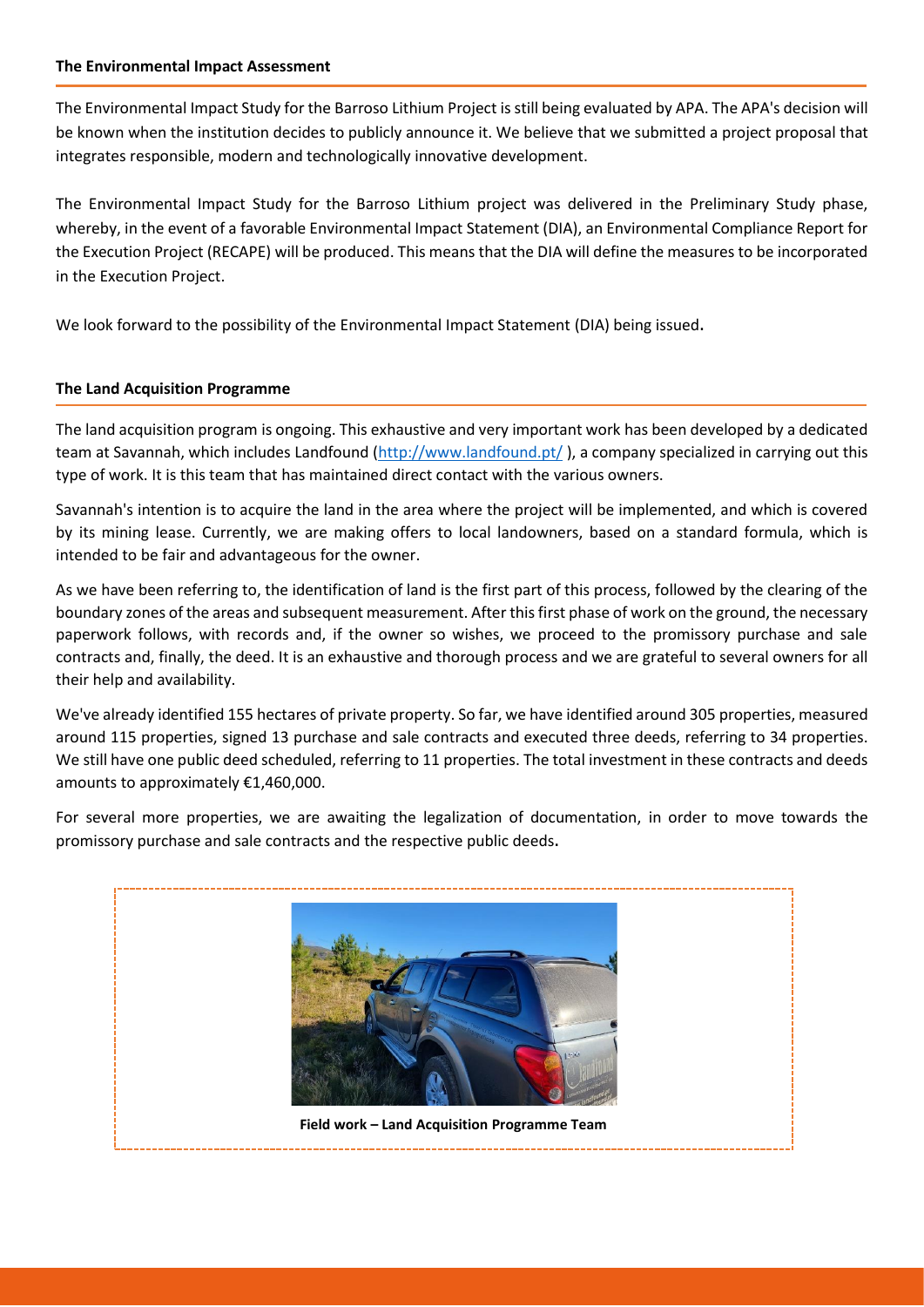#### **The Benefit Sharing Plan**

Savannah is committed to delivering real benefits tailored to the needs and interests of local communities. In order to carry out the proposal of benefits to be delivered to the community, an initial analysis was carried out by a specialized consultant, S317 Consulting, and by our team dedicated to community affairs.

We are reviewing and gathering all the details so that we can work together with the community and local authorities, once again through the specialist consultant, S317 Consulting, to present the proposed plan developed by Savannah and receive feedback from everyone. This collaborative process will allow us to build an authentic program of activities, in line with the expectations of the local population. At this stage, we will also present the creation of our foundation, which will be the way to put into practice the activity plan and ensure that the investment is carried out in accordance with the defined plan.

Savannah will deliver €500,000 annually to the foundation from the start of the operation.

# **Our Local Hallmark**

Savannah maintains and reinforces its positive presence locally, as our priority will always be the local communities. We are committed to being integrated in the region, always valuing its needs and traditions.

After the rehabilitation of the roof of a house in Covas do Barroso, as its state of conservation put its inhabitant at risk, we were contacted by other members of the community facing similar problems. We pay special attention to the living conditions of the communities where our projects are located, and as such we are analyzing each situation, after visits were carried out.

Such actions will be maintained throughout our time in the region. This will always be the mark Savannah will leave.



# **The Community Information Center**

The Community Information Center at Covas do Barroso reopened on November 16, after a brief period closed for vacations and recruiting a new employee.

At the Community Information Center, you can explore the most diverse information available about the Barroso Lithium Project. At the same time, you will be able to visualize how the Project will be executed in the field through the 3D model, which we developed especially for you.